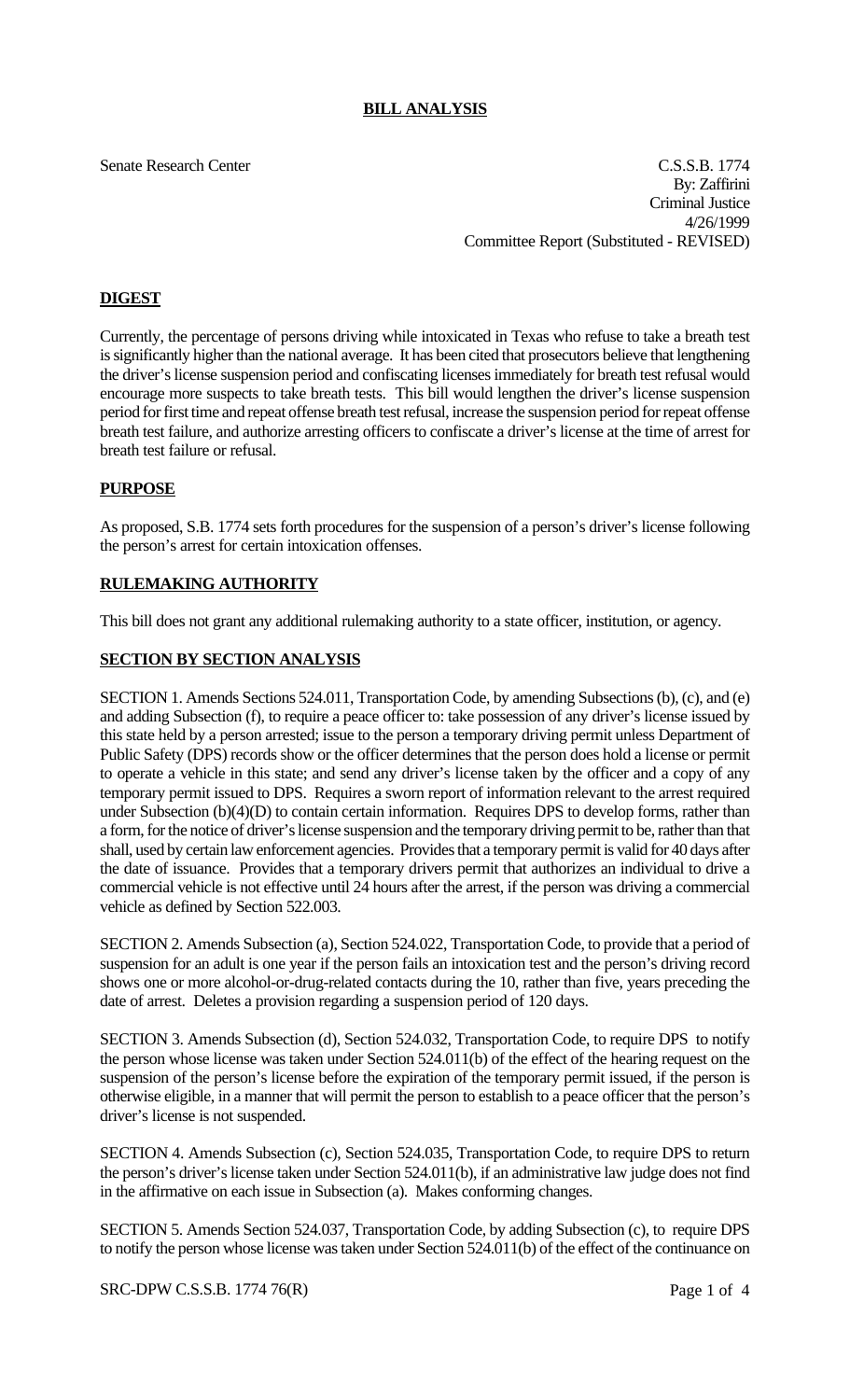the suspension of the person's license before the expiration of the temporary permit issued, if the person is otherwise eligible, in a manner that will permit the person to establish to a peace officer that the person's driver's license is not suspended.

SECTION 6. Amends Section 724.015, Transportation Code, to require an officer before requesting a specimen to inform a person: that the officer is requested to take possession of any driver's license issued by this state held by the person for not less than one year if the person refuses to submit to an intoxication test; that the officer is required to take possession of any driver's license issued by this state if the person is 21 years of age or older and an analysis of a specimen shows a certain level of alcohol concentration; and that the officer is required to take possession of a driver's license issued by this state if the analysis of a specimen show that a person under 21 had an alcohol concentration of a level specified by Chapter 49, Penal Code, but if the alcohol level of the person under 21 is less than the level specified by Chapter 49, the person under 21 may be subject to less severe penalties. Authorizes the officer to explain the information required by this section or provide additional information regarding the consequences of submission or refusal to submit to a taking of a specimen. Provides that evidence of a person's refusal to submit to a taking of a specimen is not inadmissable in a hearing or in a court, provided that the officer substantially complies with this section. Deletes text regarding a 90 day period of suspension. Deletes text regarding a 120 day period of suspension.

SECTION 7. Amends Section 724.032, Transportation Code, as follows:

Sec. 724.032. New heading: OFFICER'S DUTIES FOR DRIVER'S LICENSE SUSPENSION; WRITTEN REFUSAL REPORT. Requires a peace officer to forward to DPS: a copy of the notice of suspension or denial; any driver's license taken by the officer under Subsection (a); a copy of any temporary driver's permit issued; and a copy of the refusal report. Deletes text regarding a copy of the notice of suspension. Makes conforming changes.

SECTION 8. Amends Section 724.035, Transportation Code, to require DPS to suspend a person's license for one year, or issue an order denying the issuance of a license to a person without a license for one year, if the person refuses to submit to the taking of a specimen. Deletes a provision regarding a 180 day period of suspension or denial. Deletes a provision regarding a one year period of suspension or denial. Makes a conforming change.

SECTION 9. Amends Subsection (c), Section 724.041, Transportation Code, to require DPS to notify the person whose license was taken under Section 724.032(a) of the effect of the request on the suspension of the person's license before the expiration of the temporary permit issued, if the person is otherwise eligible, in a manner that will permit the person to establish to a peace officer that the person's driver's license is not suspended.

SECTION 10. Amends Subsection (b), Section 724.043, Transportation Code, to require DPS to return the person's driver's license taken under Section 724.032(a), if an administrative law judge does not find in the affirmative on each issue under Section 724.042. Makes a conforming change.

SECTION 11. Amends Section 521.251, Transportation Code, by adding Subsection (e) to require the fee for an occupational license to be \$250 for any occupational license issued to a person whose driver's license is currently under suspension as a result of an alcohol- or drug-related enforcement contact under Chapter 49, Penal Code, or an administrative license suspension under Chapter 524 or 724.

SECTION 12. Makes application of this Act prospective.

SECTION 13. Effective date: September 1, 1999.

SECTION 14. Emergency clause.

#### **SUMMARY OF COMMITTEE CHANGES**

Relating clause.

Sets forth procedures for the suspension of a person's driver's license following the person's arrest for certain intoxication offenses.

SRC-DPW C.S.S.B. 1774 76(R) Page 2 of 4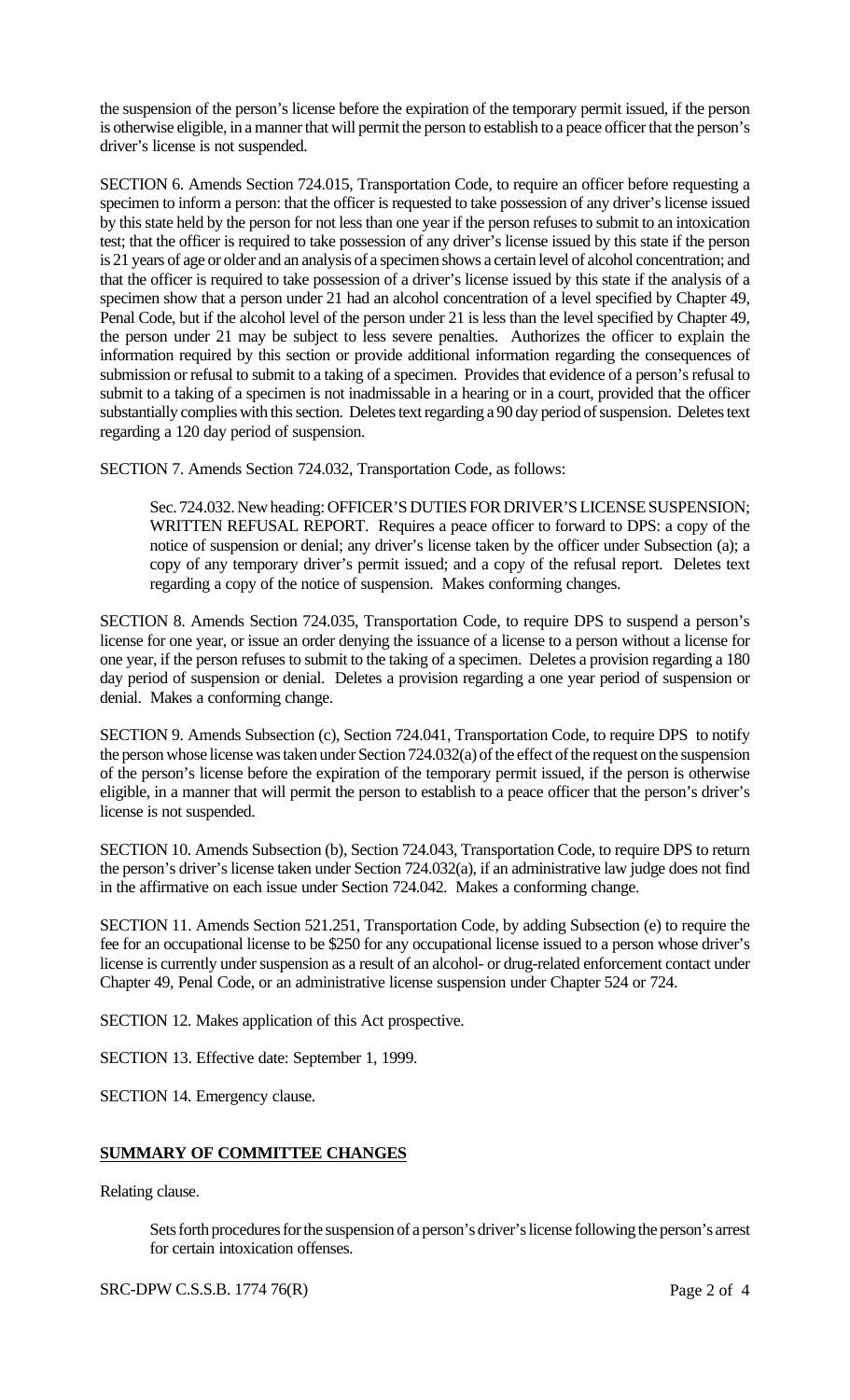#### SECTION 1.

Amends Section 524.011, Transportation Code to require a sworn report of information relevant to the arrest required under Subsection (b)(4)(D) to contain certain information. Requires DPS to develop forms, rather than a form, for the notice of driver's license suspension and the temporary driving permit to be, rather than that shall, used by certain law enforcement agencies. Provides that a temporary driver's permit that authorizes an individual to drive a commercial vehicle is not effective until 24 hours after the time of arrest, if the person was driving a commercial vehicle as defined by Section 522.003. Deletes text regarding nonresidents. Deletes proposed SECTION 3.

#### SECTION 2.

Amends Section 524.022(a), Transportation Code, to reinstate a 60-day period of suspension for certain persons.

#### SECTION 3.

Adds SECTION 3 to amend Section 524.032(d), Transportation Code, to require DPS to notify a person of the request on the suspension of the person's license, if the person's license was taken under Section 524.011(b).

#### SECTION 4.

Adds SECTION 4 to amend Section 524.035(c), Transportation Code, to require DPS to return a person's license taken under Section 524.011(b), if certain circumstances exist.

#### SECTION 5.

Adds SECTION 5 to amend Section 524.037, Transportation Code, by adding Subsection (c), to notify a person of the continuance on the suspension of the person's license, if the person's license was taken under Section 524.011(b).

## SECTION<sub>6</sub>.

Amends Section 724.015, Transportation Code, to require an officer to inform a person orally and in writing of the consequences resulting from the submission or refusal to submit to a taking of a specimen. Reinstates automatic period of suspension for a certain person. Authorizes the officer to explain the information required by this section or provide additional information regarding the consequences of submission or refusal to submit to a taking of a specimen. Provides that evidence of a person's refusal to submit to a taking of a specimen is not inadmissable in a hearing or in a court.

## SECTION 7.

Amends the heading of Section 724.032. Requires an officer to forward certain information to DPS. Deletes text regarding nonresidents. Deletes text regarding a copy of a temporary driver's permit and a driver's license. Deletes text regarding a copy of a notice of suspension. Makes nonsubstantive and conforming changes.

#### SECTION 8.

Amends Section 724.035, Transportation Code, to require the department to suspend or issue an order denying the issuance of a license for one year for certain persons. Deletes a provision regarding a 180-day period of suspension or denial.

# SECTION 9.

Adds SECTION 9 to amend Section 724.041(c), Transportation Code, to require DPS to notify the person whose license was taken under Section 724.032(a) of the effect of the request on the suspension of the person's license before the expiration of the temporary permit issued, if the